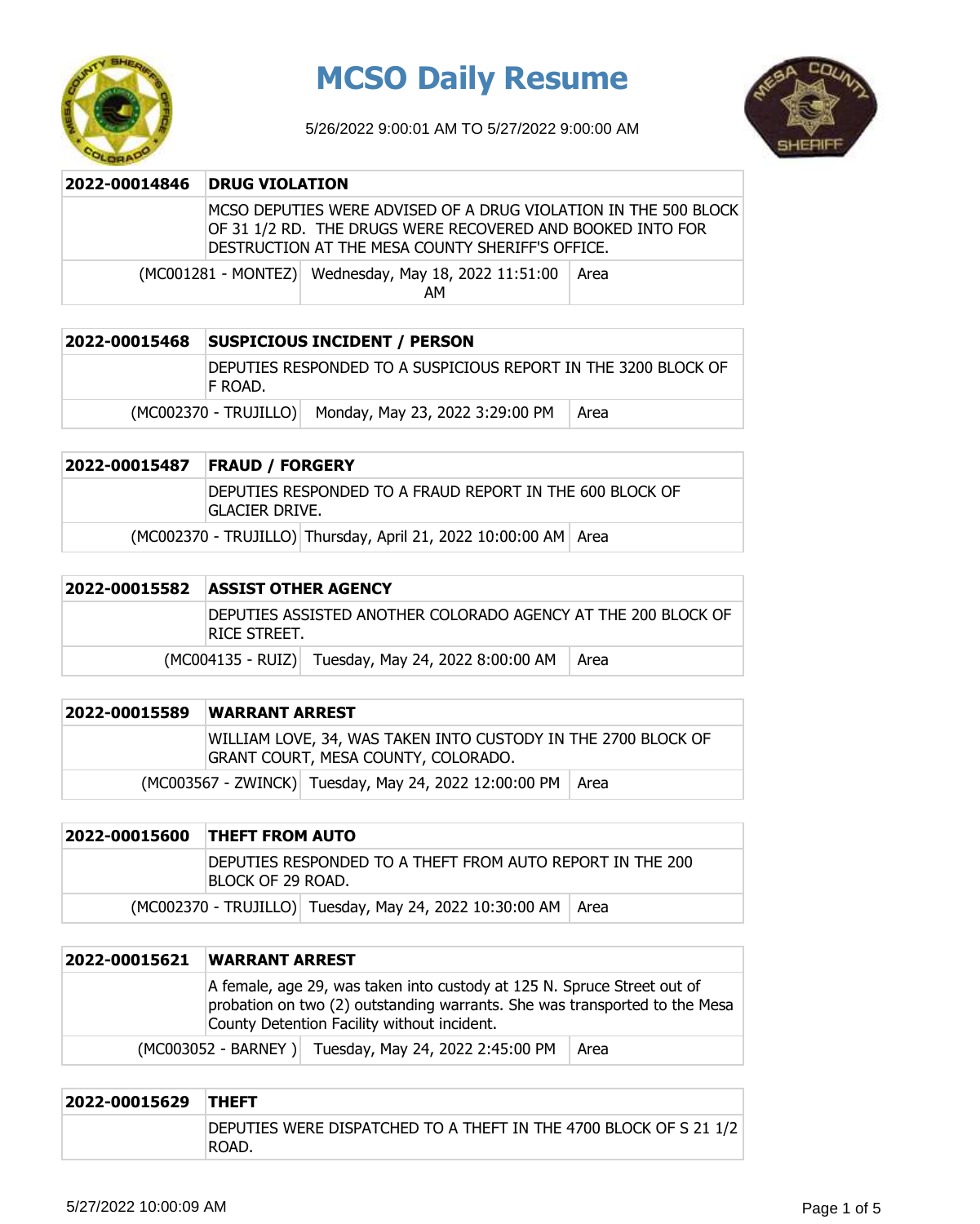|  | (MC003148 - HUISJEN) Tuesday, May 24, 2022 3:31:00 PM   Area |  |
|--|--------------------------------------------------------------|--|
|--|--------------------------------------------------------------|--|

| 2022-00015632                                                   | RESTRAINING ORD VIOL |                                                                                                              |  |
|-----------------------------------------------------------------|----------------------|--------------------------------------------------------------------------------------------------------------|--|
|                                                                 |                      | AUDREY CADWELL,38, WAS ARRESTED ON THE 500 BLOCK OF JAY LEE<br>ISTREET FOR VIOLATION OF A RESTRAINING ORDER. |  |
| (MC005122 - DOMINGUEZ) Tuesday, May 24, 2022 4:04:00 PM<br>Area |                      |                                                                                                              |  |

| 2022-00015697 | <b>CIVIL</b> |                                                                                                        |      |
|---------------|--------------|--------------------------------------------------------------------------------------------------------|------|
|               |              | Eviction completed on a vacant two bedroom house. A small amount of<br>property was moved to the curb. |      |
|               |              | (MC001605 - HICKS) Wednesday, May 25, 2022 9:31:00<br>AM                                               | Area |

| 2022-00015701 THEFT |                                                                                            |                                                    |      |
|---------------------|--------------------------------------------------------------------------------------------|----------------------------------------------------|------|
|                     | DEPUTIES WERE DISPATCHED TO A REPORT OF A THEFT AT THE 3200<br>Iblock of Friendship Drive. |                                                    |      |
|                     |                                                                                            | (MC004135 - RUIZ) Tuesday, May 24, 2022 3:00:00 PM | Area |

| 2022-00015713 | <b>WARRANT ARREST</b>                                                                                                                                                                 |                                                             |      |
|---------------|---------------------------------------------------------------------------------------------------------------------------------------------------------------------------------------|-------------------------------------------------------------|------|
|               | Lucas Terry, 29, was arrested for an outstanding no bond warrant for Failure<br>to Comply in the Probation Office. Terry was transported to the Mesa County<br>Jail without incident. |                                                             |      |
|               |                                                                                                                                                                                       | (MC005321 - SHIFLET) Wednesday, May 25, 2022 11:00:00<br>AM | Area |

| 2022-00015723 CIVIL |  |                                                                                                        |      |
|---------------------|--|--------------------------------------------------------------------------------------------------------|------|
|                     |  | Eviction completed in a three bedroom residence. A large amouunt of<br>property was moved to the curb. |      |
|                     |  | (MC001605 - HICKS) Wednesday, May 25, 2022 12:37:00<br>PМ                                              | Area |

| 2022-00015726 | <b>AUTO THEFT</b> |                                                                  |      |
|---------------|-------------------|------------------------------------------------------------------|------|
|               | 1/2 RD.           | DEPUTIES TOOK A MOTOR VEHICLE THEFT FROM THE 3100 BLOCK OF D     |      |
|               |                   | (MC004981 - SHEA-SHELLEY) Wednesday, May 25, 2022 12:32:00<br>PM | Area |

| 2022-00015731 | <b>WARRANT ARREST</b> |                                                                                                       |      |
|---------------|-----------------------|-------------------------------------------------------------------------------------------------------|------|
|               |                       | KENNETH KING, 18, WAS TAKEN INTO CUSTODY IN THE 600 BLOCK OF<br>HAMLET STREET, MESA COUNTY, COLORADO. |      |
|               |                       | (MC003567 - ZWINCK) Wednesday, May 25, 2022 1:33:00<br><b>PM</b>                                      | Area |

#### **2022-00015737 WARRANT ARREST** MCSO DEPUTIES RESPONDED TO THE 2900 BLOCK OF PARKWAY DRIVE. BRITTANY GOULD WAS PLACED INTO CUSTODY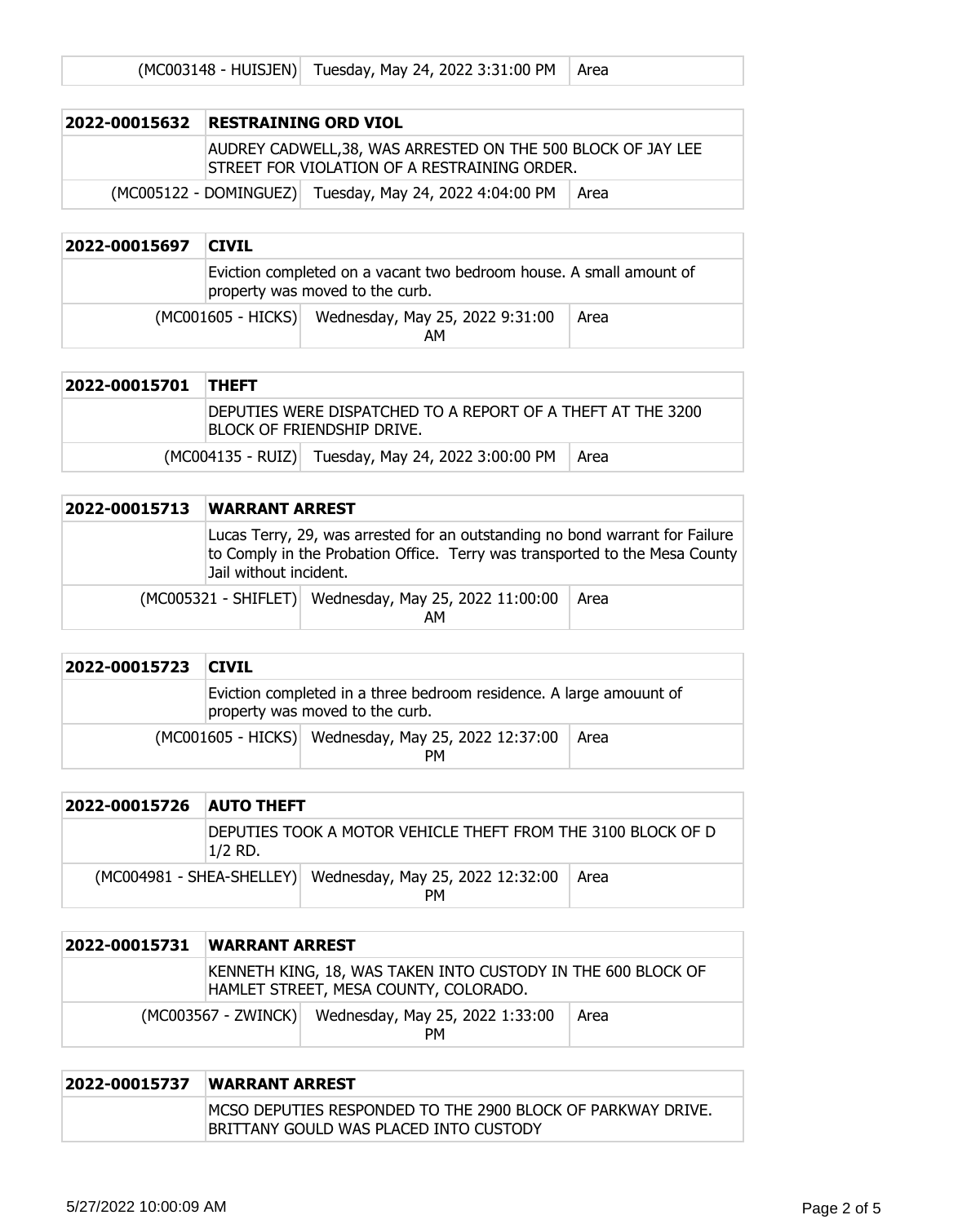| (MC003021 - HARPER) Wednesday, May 25, 2022 2:03:00 Area |  |
|----------------------------------------------------------|--|
| PМ.                                                      |  |

| 2022-00015744               | <b>DEATH INVESTIGATION</b> |                                       |      |
|-----------------------------|----------------------------|---------------------------------------|------|
|                             |                            |                                       |      |
| $(MCOO4981 - SHEA-SHELLEY)$ |                            | Wednesday, May 25, 2022 3:23:00<br>PМ | Area |

| 2022-00015747 | ASSIST OTHER AGENCY |                                                                                                          |      |
|---------------|---------------------|----------------------------------------------------------------------------------------------------------|------|
|               |                     | CHRISTIAN ROWLS, AGE 33, WAS OBSERVED ATTEMPTING TO STEAL A<br>BYCICLE IN THE 2500 BLOCK OF RIMROCK AVE. |      |
|               |                     | (MC005320 - MOSHER) Wednesday, May 25, 2022 3:52:00<br><b>PM</b>                                         | Area |

| 2022-00015749 | <b>SHOPLIFT</b>      |                                                               |      |
|---------------|----------------------|---------------------------------------------------------------|------|
|               | 3200 BLOCK OF I 70B. | DILLON SAFFORD (29 YEARS) WAS ARRESTED FOR SHOPLIFTING AT THE |      |
|               |                      | (MC004596 - TAFOYA) Wednesday, May 25, 2022 4:21:00<br>PM     | Area |

| 2022-00015769 | <b>TRAFFIC</b> |                                                                                                        |      |
|---------------|----------------|--------------------------------------------------------------------------------------------------------|------|
|               |                | ON 05/25/22 DEPUTIES CONDUCTED A TRAFFIC STOP AT THE<br>INTERSECTION OF MARKET WAY AND ROSAVALE DRIVE. |      |
|               |                | (MC003997 - ZAMORA) Wednesday, May 25, 2022 7:01:00<br><b>PM</b>                                       | Area |

| 2022-00015771 |                   | MENTAL HEALTH / ALCOHOL                                       |      |
|---------------|-------------------|---------------------------------------------------------------|------|
|               |                   | DEPUTIES CONDUCTED A WELFARE CHECK IN THE 3200 BLOCK OF E RD. |      |
|               | STUCKENSCHNEIDER) | (MC003226 - Wednesday, May 25, 2022 7:05:00<br><b>PM</b>      | Area |

| 2022-00015783 |            | <b>SUSPICIOUS INCIDENT / PERSON</b>                                                                                         |      |
|---------------|------------|-----------------------------------------------------------------------------------------------------------------------------|------|
|               | GENERATED. | ON 05/26/2022 DEPUTIES RESPONDED TO THE 3200 BLOCK OF SAN FELIPE<br>AVENUE IN REFERENCE TO A CALL FOR SERVICE. A REPORT WAS |      |
|               | ROBLES)    | (MC005135 - ARCHULETA- Wednesday, May 25, 2022 10:12:00<br><b>PM</b>                                                        | Area |

| 2022-00015785 TRAFFIC |                                                                  |      |
|-----------------------|------------------------------------------------------------------|------|
|                       |                                                                  |      |
|                       | (MC003239 - DIXON) Wednesday, May 25, 2022 10:25:00<br><b>PM</b> | Area |

| 2022-00015795 TRAFFIC |                                                                                                                     |
|-----------------------|---------------------------------------------------------------------------------------------------------------------|
|                       | ON 05/26/22, DEPUTIES ATTEMPTED A TRAFFIC STOP NEAR 20 RD AND<br>HWY 6&50. THE FAILED TO YIELD AND ELUDED DEPUTIES. |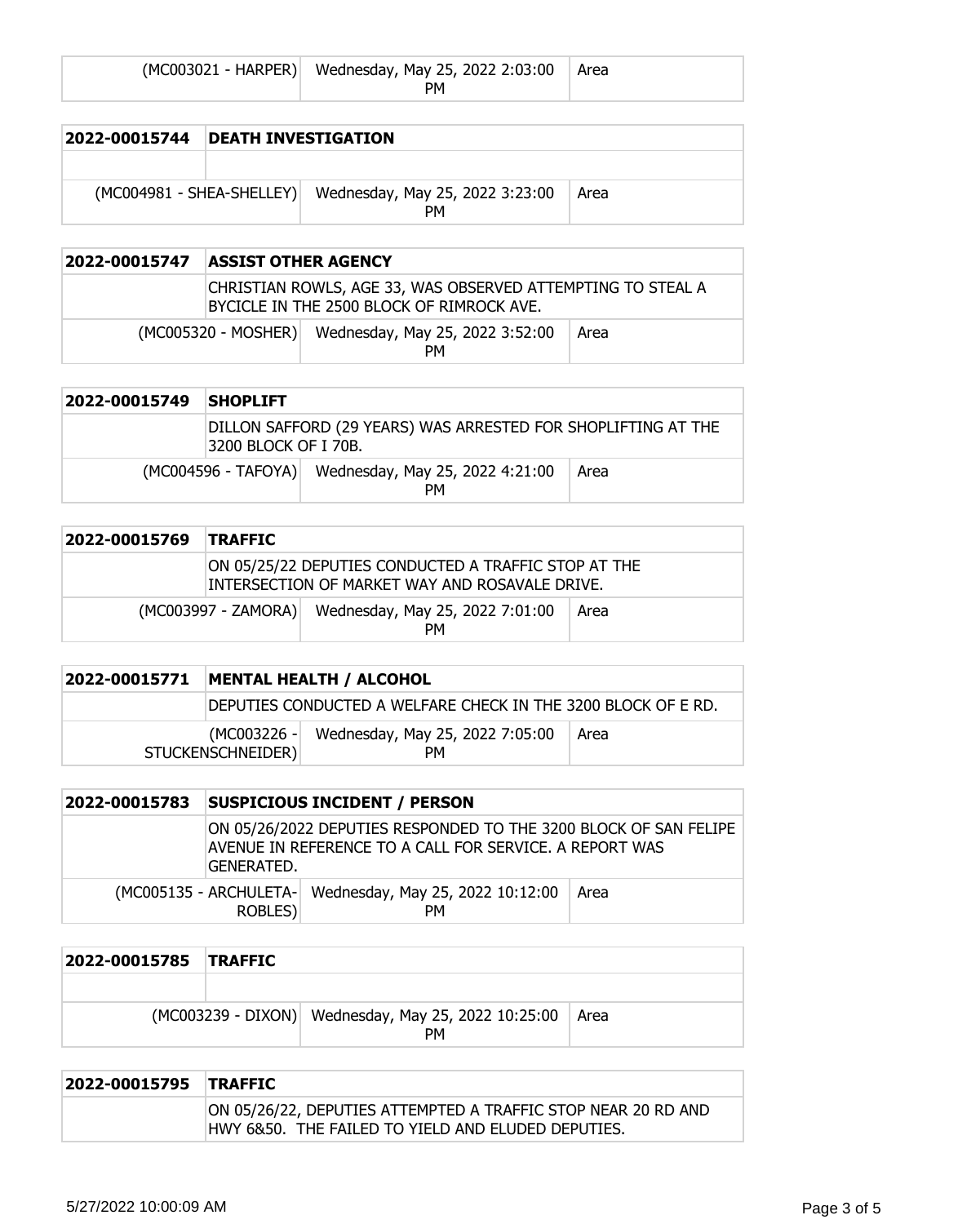| (MC002090 - CANNIZZARO) Thursday, May 26, 2022 1:59:00 AM   Area |
|------------------------------------------------------------------|
|------------------------------------------------------------------|

| 2022-00015804 TRESPASS |                                                              |                                                                    |  |
|------------------------|--------------------------------------------------------------|--------------------------------------------------------------------|--|
|                        | DEUPTIES RESPONDED TO THE 3200 BLOCK OF F RD FOR A TRESPASS. |                                                                    |  |
|                        |                                                              | (MC004981 - SHEA-SHELLEY) Thursday, May 26, 2022 5:25:00 AM   Area |  |

| 2022-00015815 CIVIL |                                                                                                            |
|---------------------|------------------------------------------------------------------------------------------------------------|
|                     | Eviction completed on a vacant two bedroom apartment. A large amount of<br>property was moved to the curb. |
|                     | (MC001605 - HICKS) Thursday, May 26, 2022 9:27:00 AM   Area                                                |

| 2022-00015818 OTHER OFFENSE |               |                                                                    |  |
|-----------------------------|---------------|--------------------------------------------------------------------|--|
|                             | IDISTURBANCE. | IDEPUTIES REPSONDED TO THE 500 BLOCK OF PLACE DRIVE FOR A VERBAL   |  |
|                             |               | (MC004981 - SHEA-SHELLEY) Thursday, May 26, 2022 9:33:00 AM   Area |  |

| 2022-00015820 | <b>WARRANT ARREST</b> |                                                                                                                                                                                    |  |
|---------------|-----------------------|------------------------------------------------------------------------------------------------------------------------------------------------------------------------------------|--|
|               | WITHOUT INCIDENT.     | AN ADULT MALE, ROPER ALTENBERN, 62, WAS REMANDED IN COURT<br>ROOM 9 ON CASE 22CR352, ON AN OUTSTANDING WARRANT FOR HIS<br>ARREST. THE MALE WAS TRANSPORTED TO THE MESA COUNTY JAIL |  |
|               |                       | (MC001771 - KEAN) Thursday, May 26, 2022 9:43:00 AM   Area                                                                                                                         |  |

| 2022-00015824 CIVIL |              |                                                                  |      |
|---------------------|--------------|------------------------------------------------------------------|------|
|                     | <b>COURT</b> | DEPUTIES RESPONDED TO A CIVIL DISPUTE AT THE 3000 BLOCK OF REGAL |      |
|                     |              | (MC005122 - DOMINGUEZ) Thursday, May 26, 2022 9:57:00 AM         | Area |

| 2022-00015834   CIVIL |                                                                                                                    |
|-----------------------|--------------------------------------------------------------------------------------------------------------------|
|                       | Eviction completed on an unoccupied two bedroom apartment. A moderate<br>amount of property was moved to the curb. |
|                       | (MC001605 - HICKS) Thursday, May 26, 2022 11:10:00 AM   Area                                                       |

| 2022-00015863 | <b>DEATH INVESTIGATION</b>                                                       |                                                             |  |
|---------------|----------------------------------------------------------------------------------|-------------------------------------------------------------|--|
|               | Deputies investigated an unnatended death in the 500 Block of Centenial<br>Road. |                                                             |  |
|               |                                                                                  | (MC004622 - PRATT) Thursday, May 26, 2022 2:20:00 PM   Area |  |

| 2022-80000190 | <b>THEFT</b> |                                                             |      |
|---------------|--------------|-------------------------------------------------------------|------|
|               |              |                                                             |      |
|               |              | (MC003268 - MONTOVER) Wednesday, May 25, 2022 4:21:00<br>AM | Area |

**2022-80000191 OTHER OFFENSE**